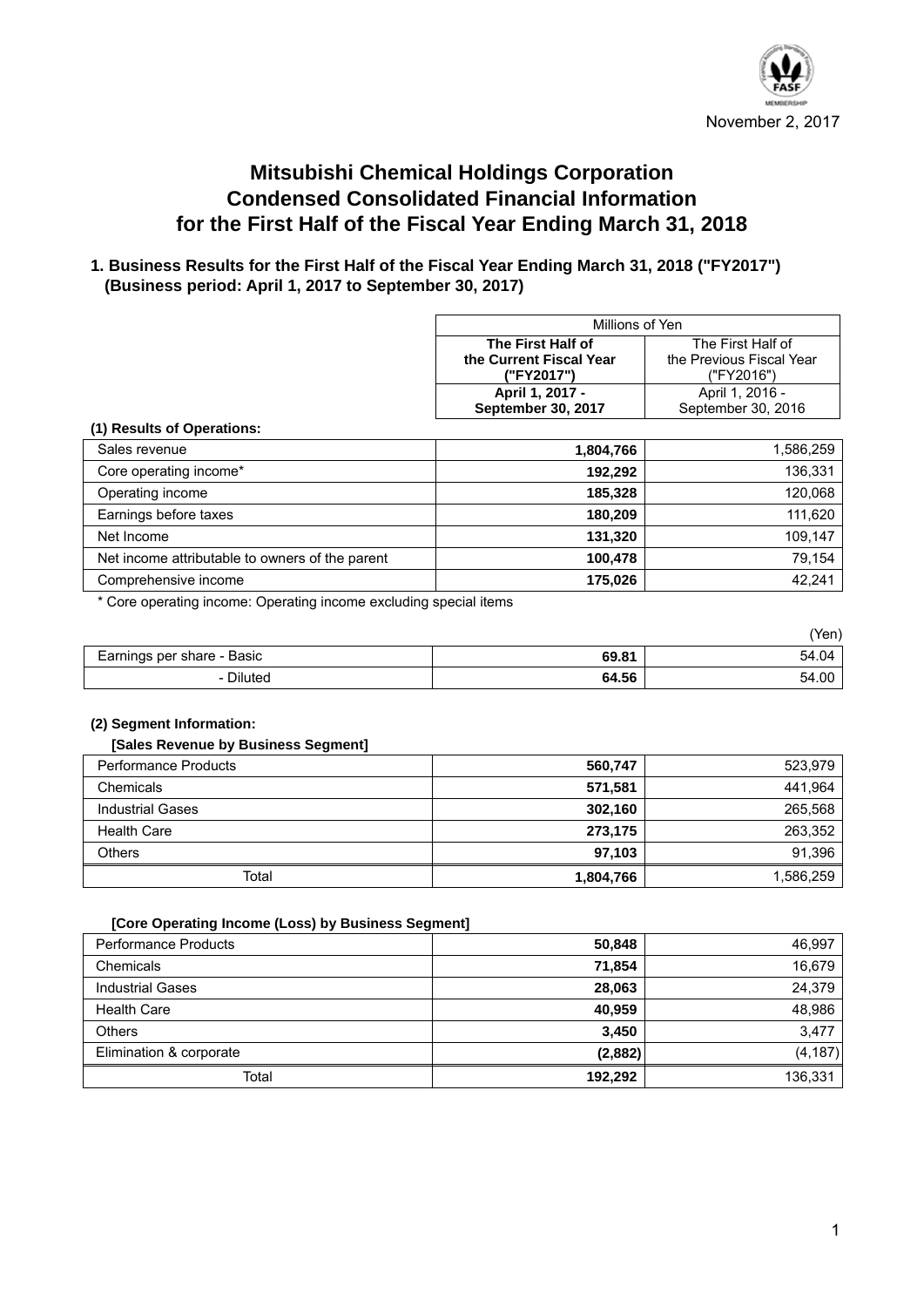|                         |                          | Millions of Yen      |  |
|-------------------------|--------------------------|----------------------|--|
|                         | As of September 30, 2017 | As of March 31, 2017 |  |
| (3) Financial Position: |                          |                      |  |

| Total assets                                                                   | 4,576,127 | 4.463.547 |
|--------------------------------------------------------------------------------|-----------|-----------|
| Total equity                                                                   | 1.838.941 | 1.698.197 |
| Equity attributable to owners of the parent                                    | 1.209.403 | 1.091.398 |
| Ratio of equity attributable to owners of the parent<br>to total assets $(\%)$ | 26.4      | 24.5      |

| Millions of Yen                        |                          |  |
|----------------------------------------|--------------------------|--|
| The First Half of<br>The First Half of |                          |  |
| the Current Fiscal Year                | the Previous Fiscal Year |  |
| ("FY2017")                             | ("FY2016")               |  |
| April 1, 2017 -                        | April 1, 2016 -          |  |
| September 30, 2017                     | September 30, 2016       |  |

### **(4) Cash Flows:**

| Net cash provided by (used in) operating activities | 189.173   | 195.607    |
|-----------------------------------------------------|-----------|------------|
| Net cash provided by (used in) investing activities | (27, 390) | (124, 273) |
| Net cash provided by (used in) financing activities | (113,922) | (23, 916)  |
| Cash and cash equivalents at end of the period      | 416,198   | 281,575    |

### **Note:**

 The Company has reclassified business segments from FY2017. Accordingly, segment information for FY2016 has been restated to match.

# **2. Forecast for the Current Fiscal Year**

|                                                 | Millions of Yen                   |
|-------------------------------------------------|-----------------------------------|
|                                                 | FY2017                            |
|                                                 | April 1, 2017 -<br>March 31, 2018 |
| Sales revenue                                   | 3,700,000                         |
| Core operating income                           | 365,000                           |
| Operating income                                | 345,000                           |
| Net income attributable to owners of the parent | 180,000                           |

| Earnings per share - Basic |  |
|----------------------------|--|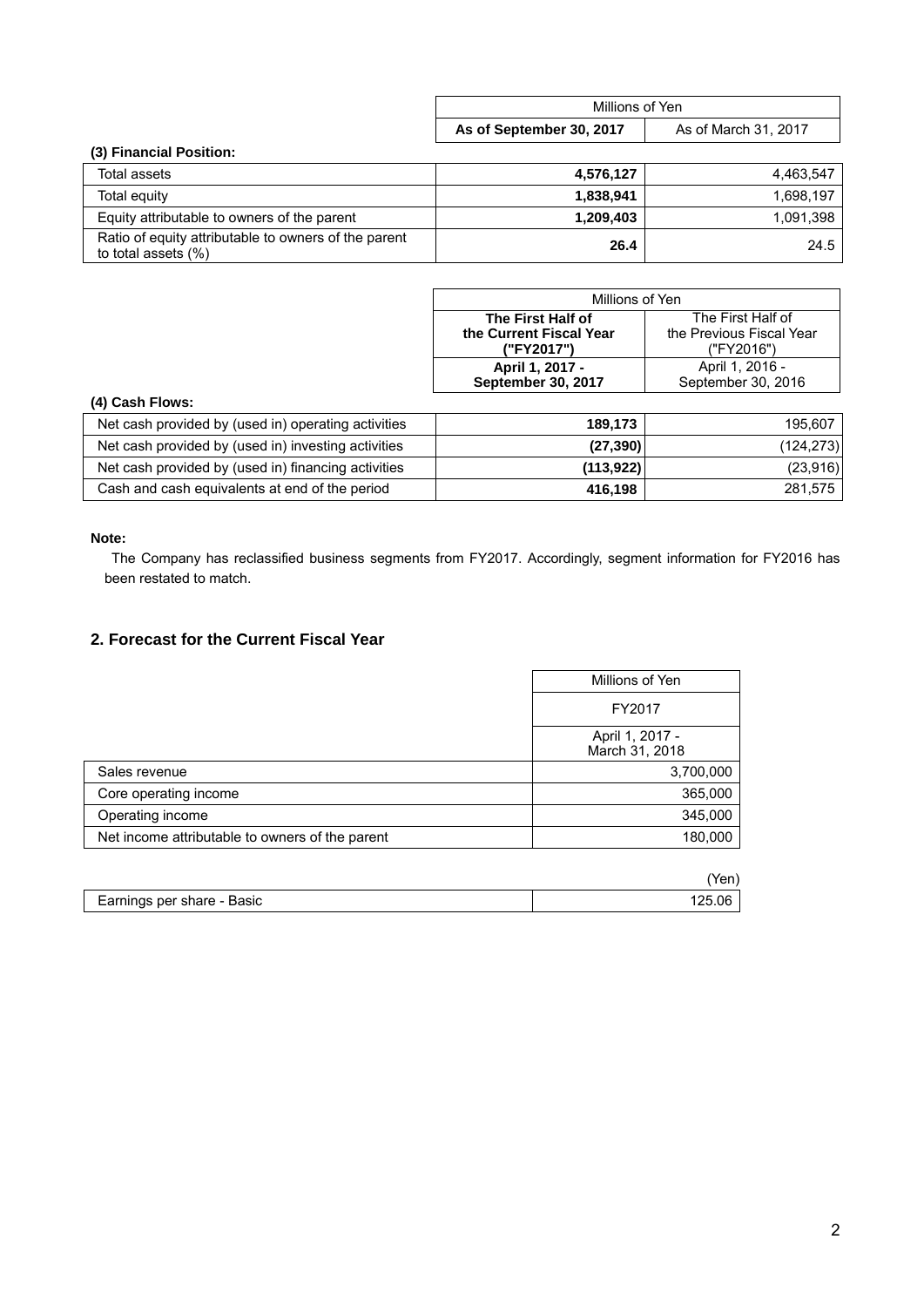### **3. Business Performance and Financial Position**

### **(1) Business Performance**

**Consolidated Performance for the First Half of the Fiscal Year Ending March 31, 2018 (Fiscal 2017): Six Months Ended September 30, 2017** 

#### **Overview of General Performance**

The business environment surrounding the Mitsubishi Chemical Holdings Group during the first half of fiscal 2017 remained generally favorable, due primarily to continuing overall sales growth, especially in the Performance Products domain, as well as continued strong market prices for petrochemicals such as MMA and other products in the Industrial Materials domain.

Against this background, sales revenue for the first half of fiscal 2017 increased by ¥218.5 billion, or 13.8% year on year, to ¥1,804.8 billion. Profit increased significantly year on year, as follows. Core operating income rose by ¥56.0 billion, or 41.0% year on year, to ¥192.3 billion, and operating income was up ¥65.2 billion, or 54.4% year on year, at ¥185.3 billion. Earnings before taxes rose by ¥68.6 billion, or 61.4% year on year, to ¥180.2 billion. Net income attributable to owners of the parent grew ¥21.3 billion, or 26.9% year on year, to ¥100.5 billion, due to a decrease in tax expenses associated with recognition of deferred tax assets relating to the discontinued business transfer in the same period of the previous fiscal year.

#### **Overview of Business Segments**

The overview of financial results by business segment for the first half of fiscal 2017 is shown below.

Gains or losses by segment are stated with core operating income which excludes gains or losses from special items including losses incurred by business withdrawals, streamlining, and others.

*In the following sections, all comparisons are with the same period of the previous fiscal year unless stated otherwise.* 

Note:

From the first quarter of fiscal 2017, new business segments are used for the announcement of financial results. The business segments were reviewed and reclassified into "Performance Products, Chemicals," "Industrial Gases," and "Health Care," based on the following factors.

Mitsubishi Chemical Holdings integrated three consolidated subsidiaries — Mitsubishi Chemical Corporation, Mitsubishi Plastics, Inc., and Mitsubishi Rayon Co., Ltd. — into one company, and established the new Mitsubishi Chemical Corporation on April 1, 2017. This was executed in consideration of the need to establish an organizational structure that can take full advantage of each company's resources and strengths to address a rapidly changing business climate and drive the expansion of their business toward accomplishing the goals of the five-year medium-term management plan, *APTSIS 20*, which began in fiscal 2016.

Taking this opportunity, Mitsubishi Chemical Holdings, the holding company of the four operating companies — the new Mitsubishi Chemical, Mitsubishi Tanabe Pharma Corporation, Life Science Institute, Inc., and Taiyo Nippon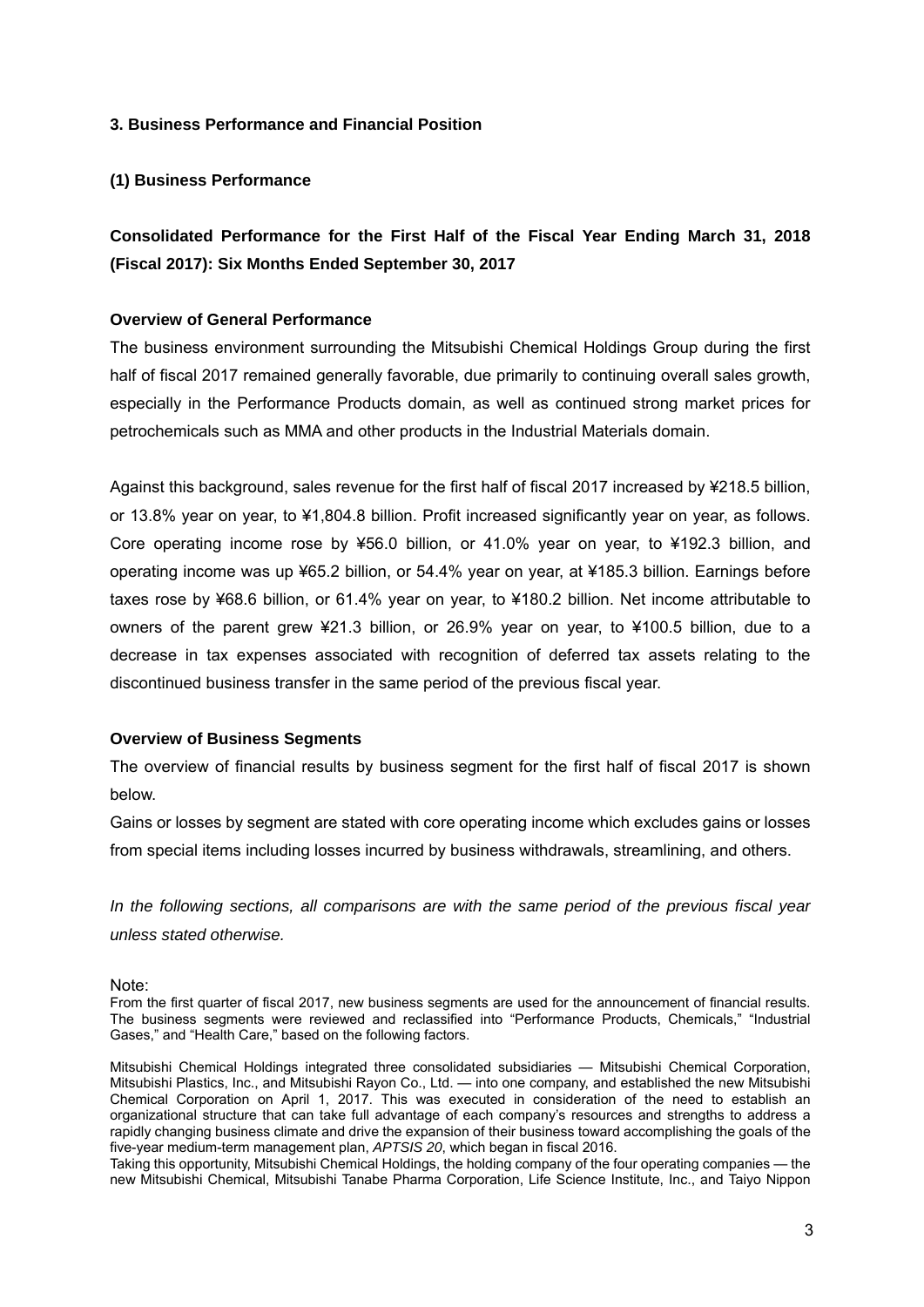Sanso Corporation — stepped up its efforts to plan medium-term strategies for each of four business segments (Performance Products, Chemicals, Industrial Gases, and Health Care) in which four operating companies are mainly engaged, enhance monitoring of *APTSIS 20*, and shift to a management system that accelerate growth strategies for these four business segments.

| <b>Business</b>                | <b>Business</b>         | <b>Business Sub-Segment</b> |                                     |                                                                                                                                                                                   |  |
|--------------------------------|-------------------------|-----------------------------|-------------------------------------|-----------------------------------------------------------------------------------------------------------------------------------------------------------------------------------|--|
| Domains                        | Segments                |                             | <b>Busiensses</b>                   |                                                                                                                                                                                   |  |
|                                |                         | Functional<br>Products      | Electronics and<br>displays         | Optical films, Electronics and displays, Acetyl                                                                                                                                   |  |
|                                |                         |                             | High performance<br>ifilms          | Packaging films, Industrial films                                                                                                                                                 |  |
|                                |                         |                             | Environment<br>and living solutions | Aqua and separator solutions, Infrastructure solutions and agricultural materials                                                                                                 |  |
| Performance<br>Products        | Performance<br>Products |                             | Advanced moldings<br>and composites | High performance engineering plastics, Fibers and textile,<br>Carbon fiber and composite materials, Functioinal moldings and composites,<br>Almina fiber and light metal products |  |
|                                |                         | Performance<br>Chemicals    | Advanced polymers                   | Performance polymers, Engineering polymers, Sustainable resources                                                                                                                 |  |
|                                |                         |                             | High performance<br>chemicals       | Performance chemicals, Performance materials, Food ingredients                                                                                                                    |  |
|                                |                         |                             | New energy                          | Lithium ion battery materials, Energy transduction device materials                                                                                                               |  |
| Industrial<br><b>Materials</b> |                         | <b>MMA</b>                  | <b>MMA</b>                          | <b>IMMA</b>                                                                                                                                                                       |  |
|                                | Chemicals               | Petrochemicals              | Petrochemicals                      | Basic petrochemicals, Polyolefins, Basic chemical derivatives                                                                                                                     |  |
|                                |                         | Carbon                      | Carbon                              | Carbon                                                                                                                                                                            |  |
|                                | Industrial<br>Gases     |                             |                                     | Industrial gases                                                                                                                                                                  |  |
| <b>Health Care</b>             |                         |                             |                                     | Pharmaceuticals                                                                                                                                                                   |  |
|                                | <b>Health Care</b>      |                             |                                     | Life science                                                                                                                                                                      |  |

# **Performance Products Segment, Performance Products Domain**

Sales revenue in this segment increased by ¥36.8 billion, to ¥560.7 billion. Core operating income was up ¥3.9 billion, at ¥50.8 billion.

In functional products, sales of advanced moldings and composites including high-performance engineering plastics, alumina fibers, and other products remained firm, and sales remained steady for films for displays in electronics and displays.

In performance chemicals, sales volumes increased due to growing sales volumes of battery materials for automobiles in the new energy business. In addition, in advanced polymers, market prices for phenol-polycarbonate chain continued firm, and sales volumes increased as the impact of scheduled plant maintenance and repairs during the same period of fiscal 2016 was resolved.

Core operating income increased, due primarily to higher sales volumes as a whole, despite a rise in raw material costs for some products.

In addition, during the same period of fiscal 2016, performance was affected by scheduled plant maintenance and repairs, but those issues have been resolved. Improvements also reflect continued firm market prices for phenol-polycarbonate chain in advanced polymers.

### **Chemicals Segment, Industrial Materials Domain**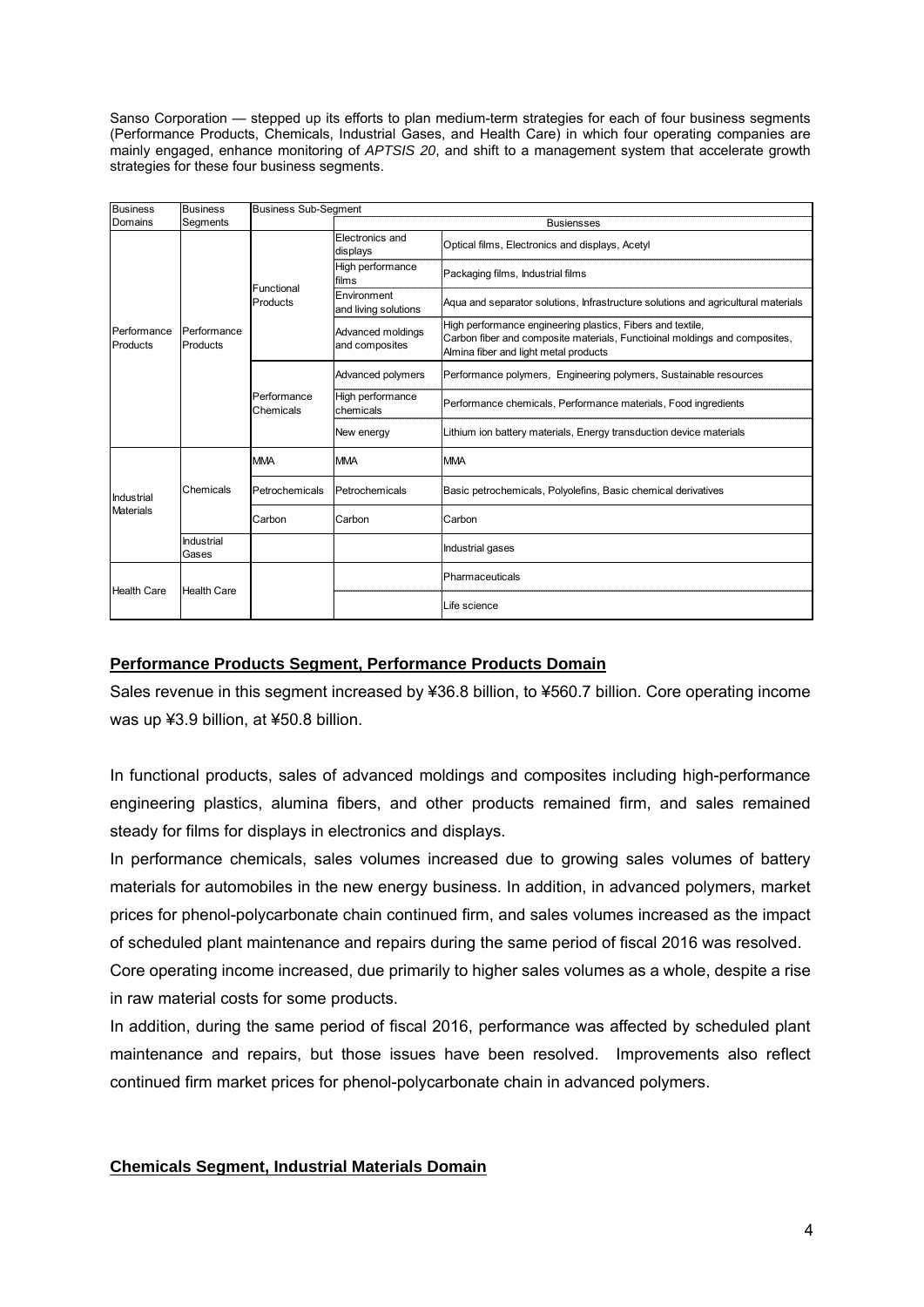Sales revenue in this segment was rose by ¥129.7 billion, to ¥571.6 billion. Core operating income grew ¥55.3 billion, to ¥71.9 billion.

In MMA, MMA monomer market prices rose in line with continuing firm demand.

In petrochemicals, sales volumes increased, reflecting rising sales prices brought on by higher raw material prices and a smaller impact from ethylene production facility scheduled maintenance and repairs, which were less than in the previous period.

In carbon, sale prices rose, accompanying a rise in coking coal prices.

Core operating income increased due primarily to a broadening in the price differential between raw materials and products in MMA and carbon and less impact of the smaller scheduled maintenance and repairs at petrochemical production facilities.

Major initiatives in the Chemicals segment during the first half of fiscal 2017 included:

- The Saudi Methacrylates Company, a joint venture between Mitsubishi Chemical Corporation and Saudi Basic Industries Corporation achieved mechanical completion of production facilities for MMA monomer (250 kt/y) and PMMA (40 kt/y). Commercial operations are slated to begin in November 2017.
- Mitsubishi Chemical Corporation's subsidiary, Japan Polypropylene Corporation decided to construct a new production facility for polypropylene (150 kt/y) at its Goi Plant, as part of its structural reforms in April 2017. Commercial operation is scheduled to begin in October 2019.

### **Industrial Gases Segment, Industrial Materials Domain**

Sales revenue in this segment increased by ¥36.7 billion, to ¥302.2 billion. Core operating income was up ¥3.7 billion, at ¥28.1 billion.

In industrial gases, sales revenue and core operating income increased, reflecting continued firmness in the domestic and overseas electronics material gases and the inclusion of results of businesses acquired in the U.S. and Australia starting in the second quarter and fourth quarter of fiscal 2016, respectively.

#### **Health Care Segment, Health Care Domain**

Sales revenue in this segment totaled ¥273.2 billion, an increase of ¥9.8 billion. Core operating income was down ¥8.0 billion, at ¥41.0 billion.

Pharmaceuticals recorded higher sales revenue, due mainly to sales growth of domestic ethical pharmaceuticals and sales of *Radicava*, a treatment for amyotrophic lateral sclerosis (ALS) in the U.S., as well as steady royalty revenues from products licensed out overseas including *Gilenya*, a treatment for multiple sclerosis, despite a decrease in royalty revenue from *Invokana*, a type 2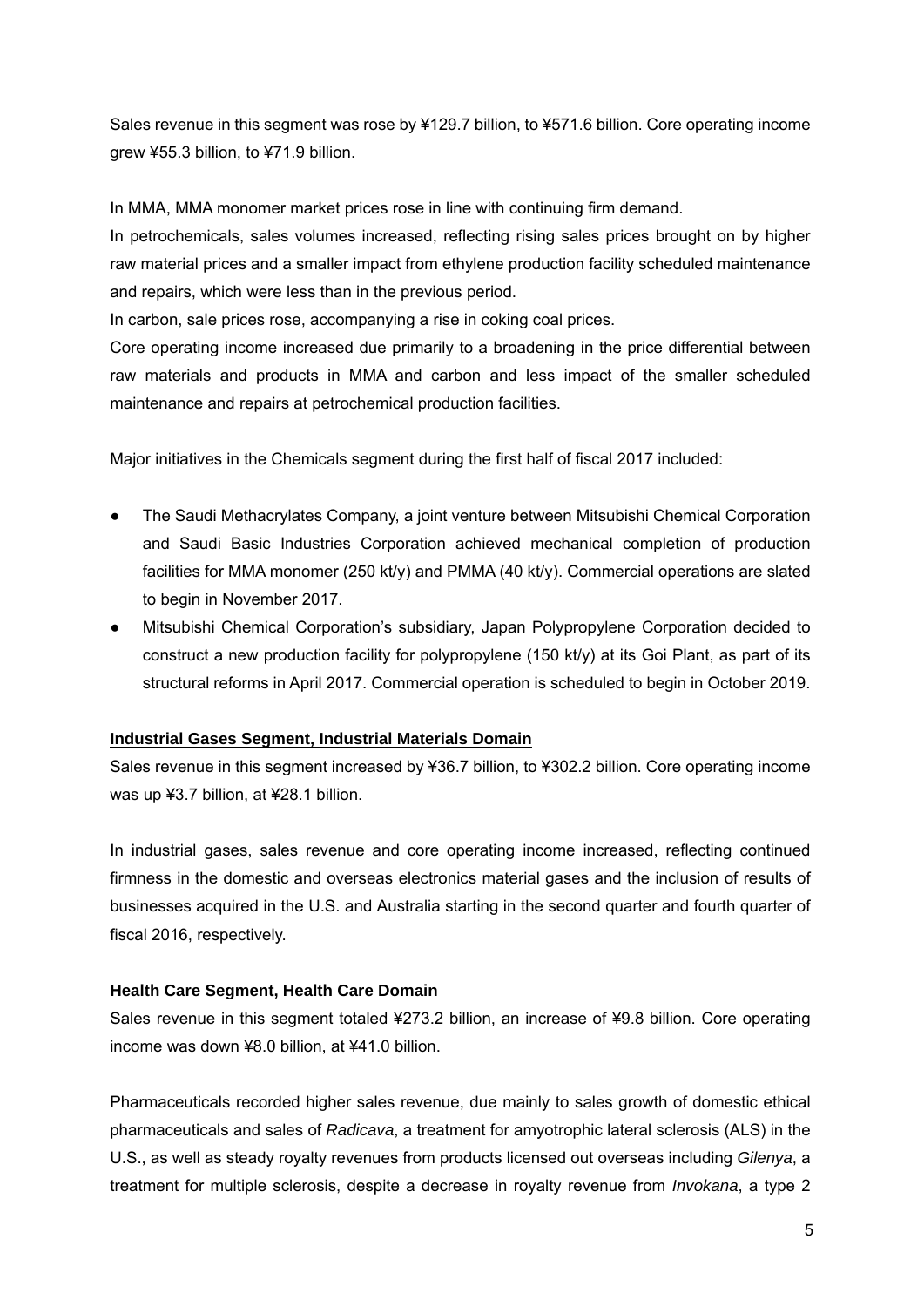diabetes mellitus treatment agent.

Core operating income decreased due primarily to increased business development costs in the U.S., in addition to R&D expenses.

A major initiative in the Health Care segment during the first half of fiscal 2017 included:

- Mitsubishi Tanabe Pharma Corporation's *Radicava*, a free-radical scavenger discovered by Mitsubishi Pharma Corporation (current Mitsubishi Tanabe Pharma) was approved by the U.S. Food and Drug Administration for an indication of ALS in May 2017. Sales of *Radicava* in the U.S. through Mitsubishi Tanabe Pharma's subsidiary, MT Pharma America, Inc. began in August.
- Mitsubishi Tanabe Pharma Corporation entered into a definitive agreement in July 2017 to begin the acquisition of NeuroDerm Ltd., which is a clinical-stage pharmaceutical company that develops novel formulation technology and drug-device combinations for Parkinson's disease, and made it a consolidated subsidiary in October.

#### **Others**

Sales revenue in this segment was up ¥5.7 billion, to ¥97.1 billion and core operating income remained unchanged and stood at ¥3.5 billion, reflecting continued overall firmness in logistics and other business.

Forward-looking Statements

The forward-looking statements are based largely on company expectations and information available as of the date hereof, and are subject to risks and uncertainties which may be beyond company control. Actual results could differ materially due to numerous factors, including without limitation market conditions, and the effect of industry competition. The company expectations for the forward-looking statements are described in page [2] hereof.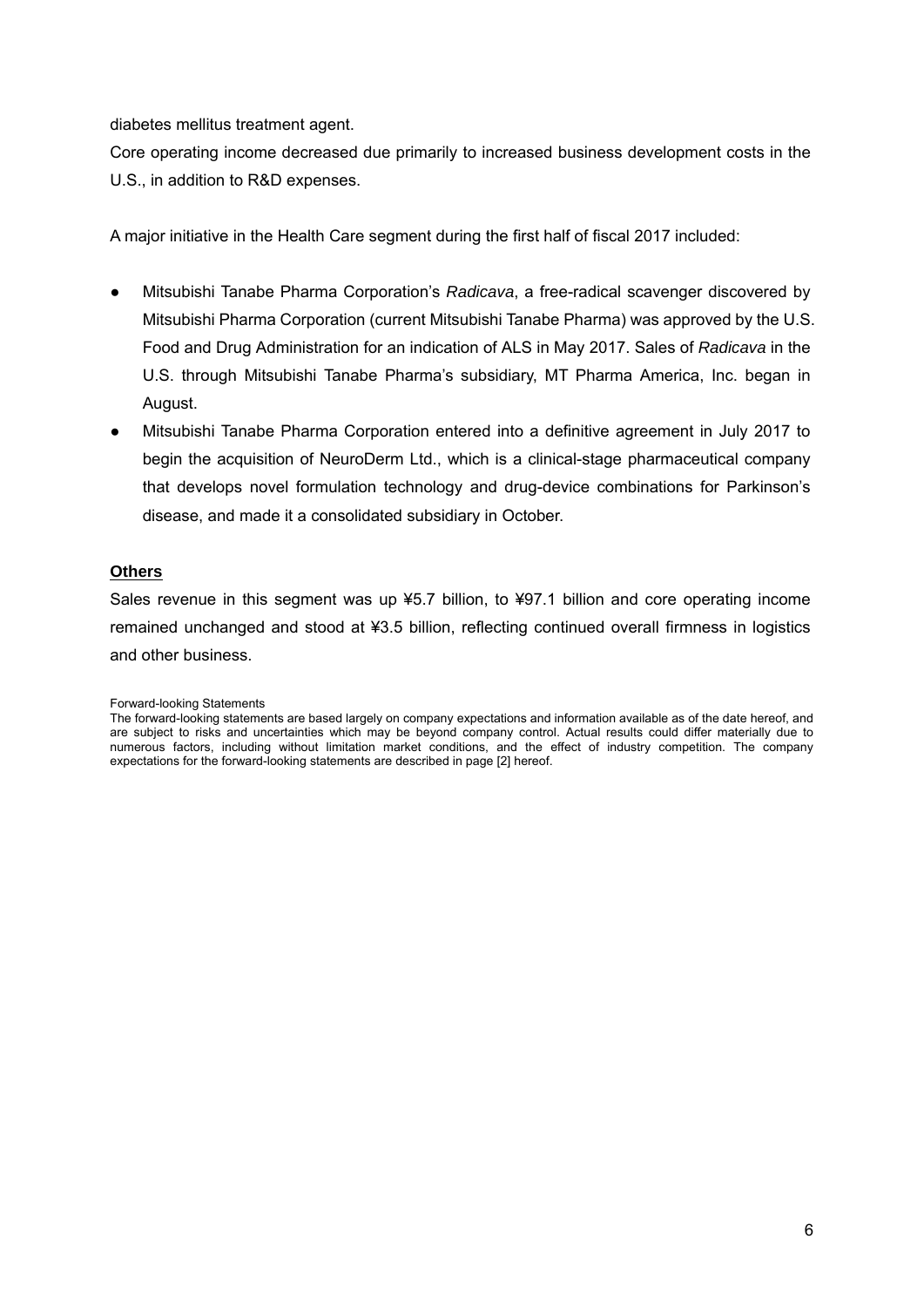### **Reference**

### **(1) Condensed Consolidated Statement of Profit or Loss**

Six months ended September 30, 2016 and 2017

|                                              |                                           | (Millions of yen)                         |
|----------------------------------------------|-------------------------------------------|-------------------------------------------|
|                                              | Six months<br>ended September 30,<br>2016 | Six months<br>ended September 30,<br>2017 |
| <b>Continuing operations</b>                 |                                           |                                           |
| Sales revenue                                | 1,586,259                                 | 1,804,766                                 |
| Cost of sales                                | (1, 111, 063)                             | (1, 254, 037)                             |
| Gross profit                                 | 475,196                                   | 550,729                                   |
| Selling, general and administrative expenses | (344, 041)                                | (369, 047)                                |
| Other income                                 | 4,217                                     | 4,719                                     |
| Other expenses                               | (22, 656)                                 | (12, 629)                                 |
| Equity income                                | 7,352                                     | 11,556                                    |
| Operating income                             | 120,068                                   | 185,328                                   |
| Financial income                             | 4,422                                     | 4,535                                     |
| <b>Financial expenses</b>                    | (12, 870)                                 | (9,654)                                   |
| Earnings before taxes                        | 111,620                                   | 180,209                                   |
| Income taxes                                 | (2, 358)                                  | (48, 889)                                 |
| Net income from continuing operations        | 109,262                                   | 131,320                                   |
| <b>Discontinued operations</b>               |                                           |                                           |
| Net income from discontinued operations      | (115)                                     |                                           |
| Net income                                   | 109,147                                   | 131,320                                   |
| Net income attributable to                   |                                           |                                           |
| Owners of the parent                         | 79,154                                    | 100,478                                   |
| Non-controlling interests                    | 29,993                                    | 30,842                                    |
| Net income                                   | 109,147                                   | 131,320                                   |
| Earnings per share                           |                                           |                                           |
| Basic (Yen)                                  |                                           |                                           |
| Continuing operations                        | 54.11                                     | 69.81                                     |
| Discontinued operations                      | (0.07)                                    |                                           |
| Total                                        | 54.04                                     | 69.81                                     |
| Diluted (Yen)                                |                                           |                                           |
| Continuing operations                        | 54.07                                     | 64.56                                     |
| Discontinued operations                      | (0.07)                                    |                                           |
| Total                                        | 54.00                                     | 64.56                                     |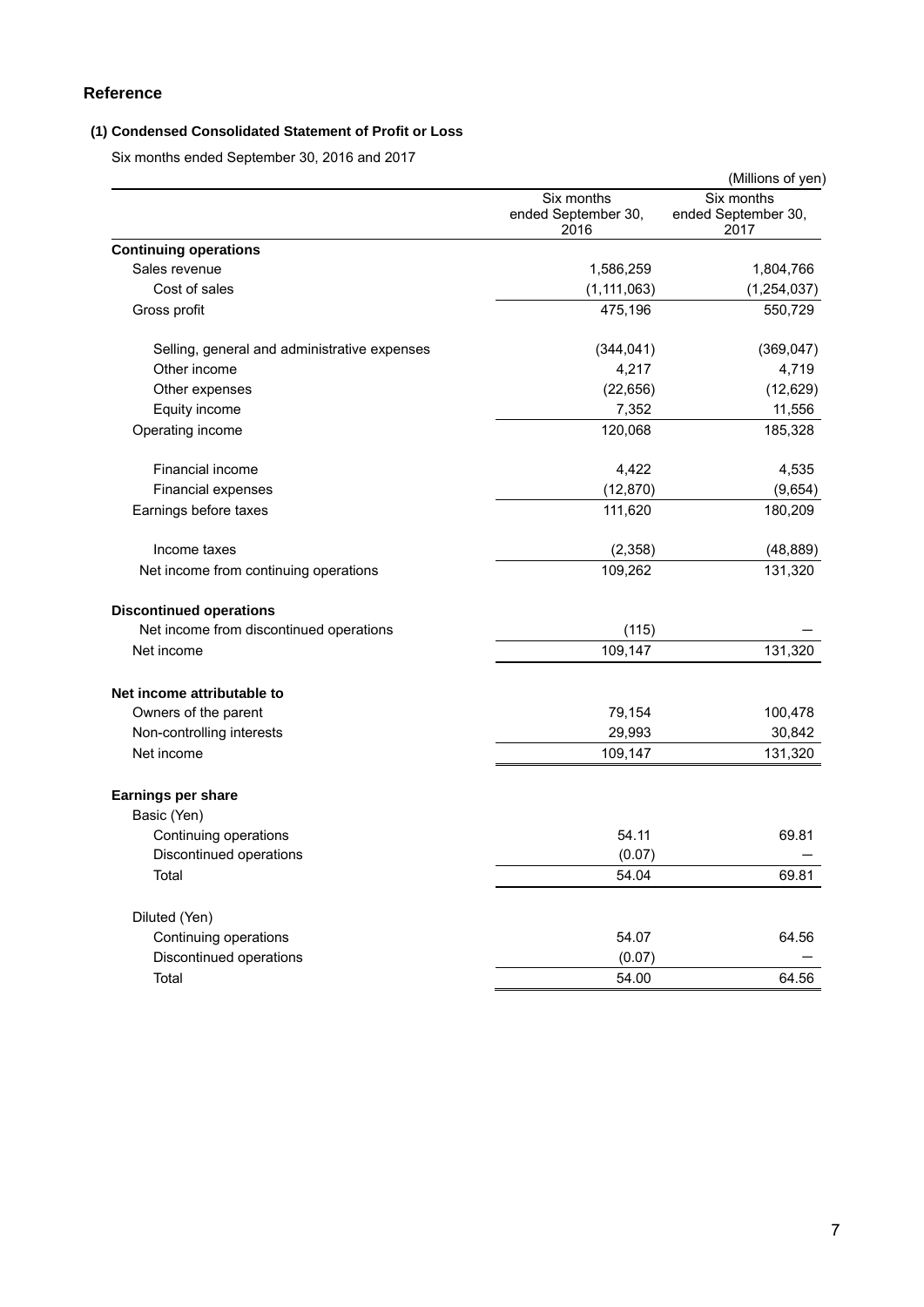### **(2) Condensed Consolidated Statement of Comprehensive Income**

Six months ended September 30, 2016 and 2017

|                                                                                                    |                                           | (Millions of yen)                         |
|----------------------------------------------------------------------------------------------------|-------------------------------------------|-------------------------------------------|
|                                                                                                    | Six months<br>ended September 30,<br>2016 | Six months<br>ended September 30,<br>2017 |
| Net income                                                                                         | 109,147                                   | 131,320                                   |
| Other comprehensive income                                                                         |                                           |                                           |
| Items that will not be reclassified to profit or loss                                              |                                           |                                           |
| Net gain (loss) on revaluation of financial assets<br>measured at fair value                       | (2,503)                                   | 10,800                                    |
| Remeasurements of defined benefit pensions plans                                                   | 712                                       | 11,756                                    |
| Share of other comprehensive income (loss) of<br>investments accounted for using the equity method | (2)                                       | (13)                                      |
| Total items that will not be reclassified to profit or loss                                        | (1,793)                                   | 22,543                                    |
| Items that may be subsequently reclassified to<br>profit or loss                                   |                                           |                                           |
| Exchange differences on translation of<br>foreign operations                                       | (56, 308)                                 | 20,681                                    |
| Net gain (loss) on derivatives designated<br>as cash flow hedges                                   | 454                                       | 1,546                                     |
| Share of other comprehensive income(loss) of<br>investments accounted for using the equity method  | (9,259)                                   | (1,064)                                   |
| Total items that may be subsequently reclassified<br>to profit or loss                             | (65, 113)                                 | 21,163                                    |
| Total other comprehensive income (net of tax)                                                      | (66,906)                                  | 43,706                                    |
| Total comprehensive income                                                                         | 42,241                                    | 175,026                                   |
| Total comprehensive income attributable to                                                         |                                           |                                           |
| Owners of the parent                                                                               | 31,565                                    | 135,409                                   |
| Non-controlling interests                                                                          | 10,676                                    | 39,617                                    |
|                                                                                                    |                                           |                                           |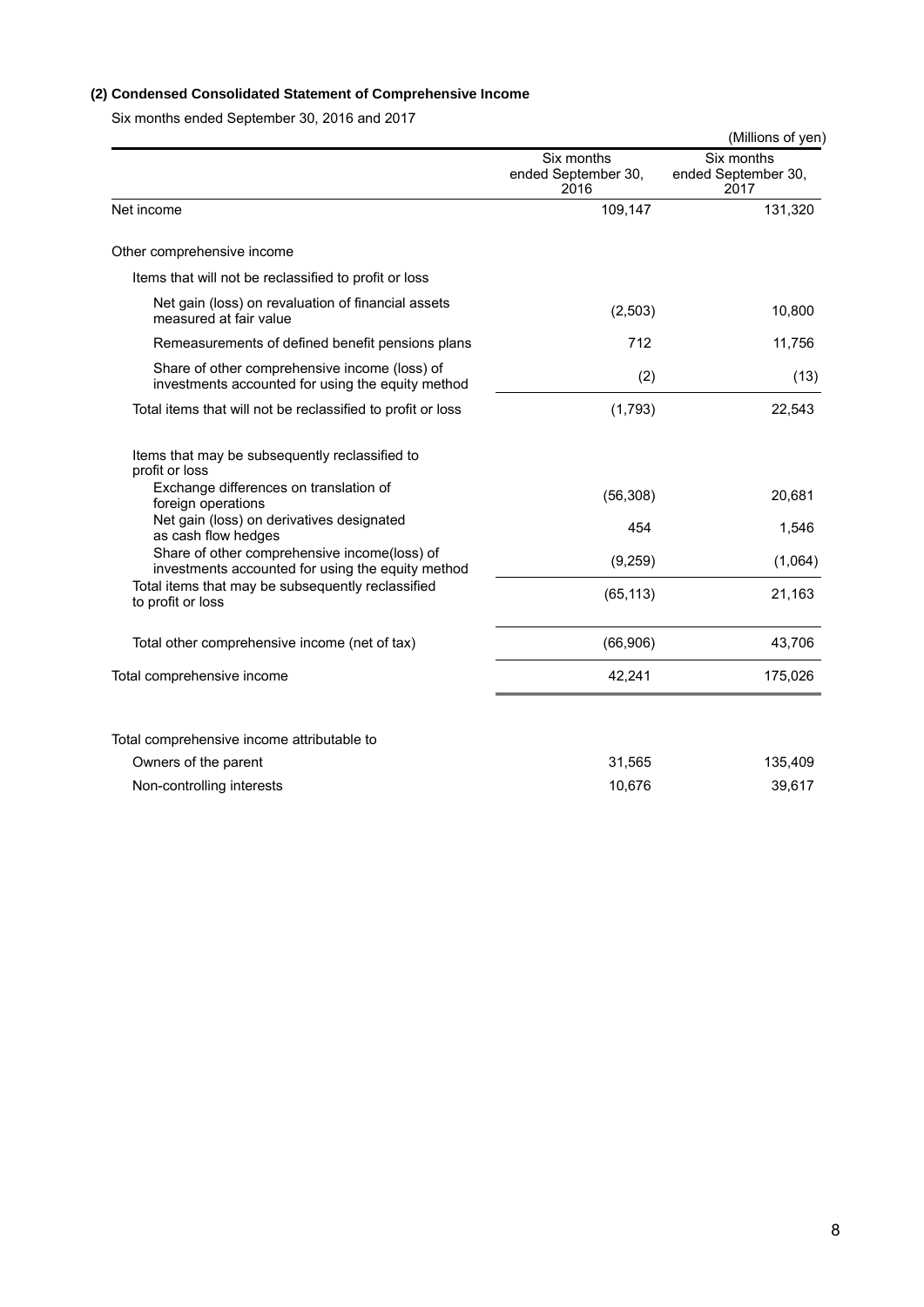### **(3) Condensed Consolidated Statement of Financial Position**

|                                                   |                | (Millions of yen)  |
|---------------------------------------------------|----------------|--------------------|
|                                                   | March 31, 2017 | September 30, 2017 |
| Assets                                            |                |                    |
| <b>Current assets</b>                             |                |                    |
| Cash and cash equivalents                         | 363,510        | 416,198            |
| Trade receivables                                 | 776,191        | 840,717            |
| Inventories                                       | 538,131        | 559,115            |
| Other financial assets                            | 215,446        | 120,003            |
| Other current assets                              | 58,184         | 53,079             |
| Subtotal                                          | 1,951,462      | 1,989,112          |
| Assets held for sales                             | 16,916         | 17,375             |
| Total current assets                              | 1,968,378      | 2,006,487          |
| Non-current assets                                |                |                    |
| Property, plant and equipment                     | 1,431,681      | 1,456,417          |
| Goodwill                                          | 312,950        | 315,446            |
| Intangible assets                                 | 227,169        | 236,961            |
| Investments accounted for using the equity method | 136,734        | 154,903            |
| Other financial assets                            | 252,921        | 264,073            |
| Other non-current assets                          | 39,079         | 52,417             |
| Deferred tax assets                               | 94,635         | 89,423             |
| Total non-current assets                          | 2,495,169      | 2,569,640          |
| Total assets                                      | 4,463,547      | 4,576,127          |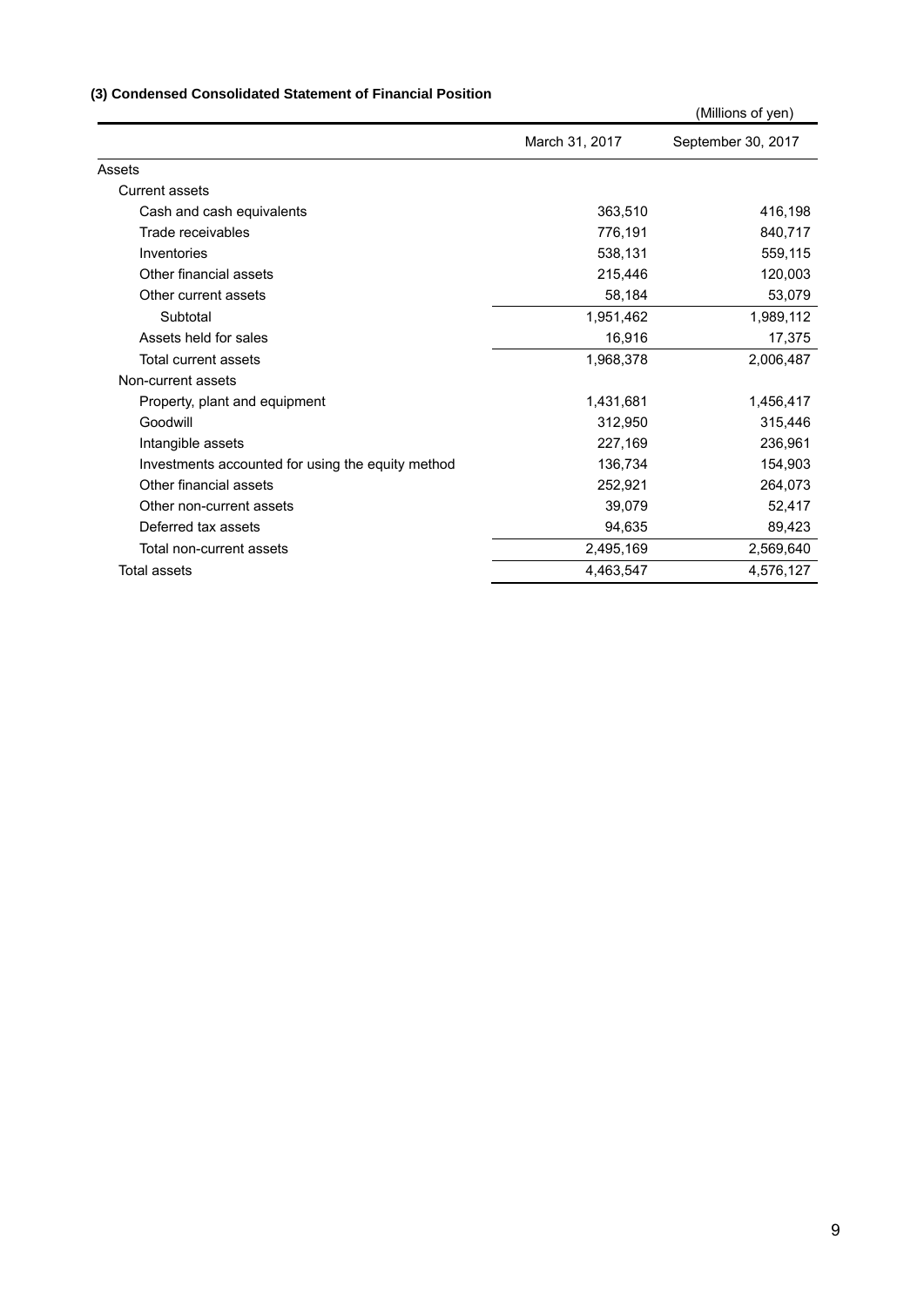|                                                            |                | (Millions of yen)  |
|------------------------------------------------------------|----------------|--------------------|
|                                                            | March 31, 2017 | September 30, 2017 |
| Liabilities                                                |                |                    |
| <b>Current liabilities</b>                                 |                |                    |
| Trade payables                                             | 437,914        | 458,395            |
| Bonds and borrowings                                       | 577,737        | 533,049            |
| Income tax payable                                         | 21,287         | 46,448             |
| Other financial liabilities                                | 184,909        | 171,688            |
| Provisions                                                 | 6,057          | 6,060              |
| Other current liabilities                                  | 116,691        | 120,999            |
| Subtotal                                                   | 1,344,595      | 1,336,639          |
| Liabilities directly associated with assets held for sales | 5,307          | 4,965              |
| <b>Total current liabilities</b>                           | 1,349,902      | 1,341,604          |
| Non-current liabilities                                    |                |                    |
| Bonds and borrowings                                       | 1,116,005      | 1,090,362          |
| Other financial liabilities                                | 27,489         | 26,772             |
| Retirement benefit liabilities                             | 128,338        | 128,951            |
| Provisions                                                 | 25,018         | 24,889             |
| Other non-current liabilities                              | 38,439         | 38,556             |
| Deferred tax liabilities                                   | 80,159         | 86,052             |
| Total non-current liabilities                              | 1,415,448      | 1,395,582          |
| <b>Total liabilities</b>                                   | 2,765,350      | 2,737,186          |
| Equity                                                     |                |                    |
| Common stock                                               | 50,000         | 50,000             |
| Additional paid-in capital                                 | 321,703        | 321,612            |
| Treasury stock                                             | (43, 587)      | (43, 576)          |
| Retained earnings                                          | 761,364        | 854,888            |
| Other components of equity                                 | 1,918          | 26,479             |
| Equity attributable to owners of the parent                | 1,091,398      | 1,209,403          |
| Non-controlling interests                                  | 606,799        | 629,538            |
| Total equity                                               | 1,698,197      | 1,838,941          |
| Total liabilities and equity                               | 4,463,547      | 4,576,127          |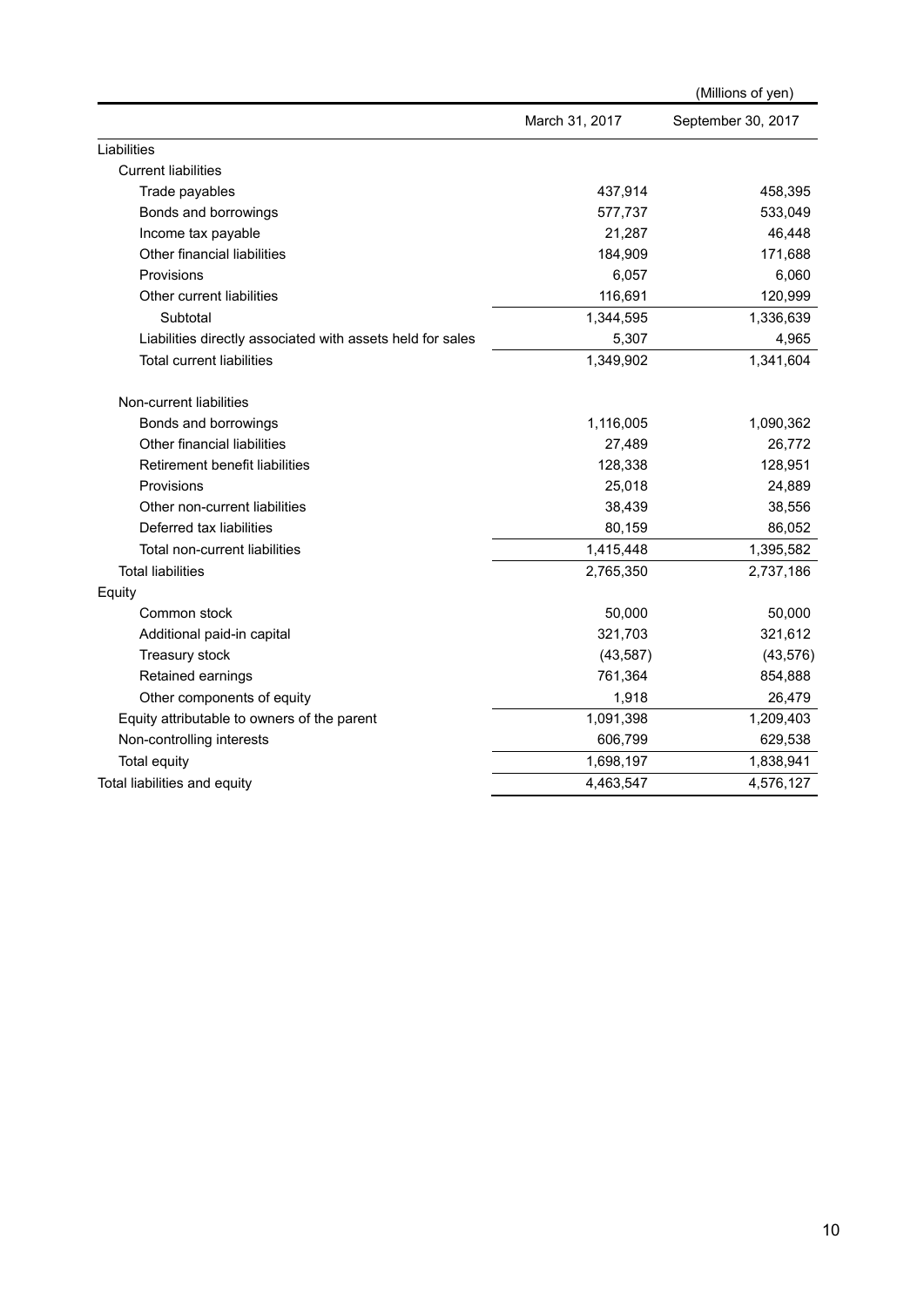### **(4) Condensed Consolidated Statement of Changes in Equity**

Six months ended September 30, 2016

|                                                                  |                 |                                  |                   | (Millions of yen)    |
|------------------------------------------------------------------|-----------------|----------------------------------|-------------------|----------------------|
|                                                                  | Common<br>stock | Additional<br>paid-in<br>capital | Treasury<br>stock | Retained<br>earnings |
| Balance at April 1, 2016                                         | 50,000          | 317,544                          | (16, 240)         | 610,909              |
| Net income                                                       |                 |                                  |                   | 79,154               |
| Other comprehensive income                                       |                 |                                  |                   |                      |
| Total comprehensive income                                       |                 |                                  |                   | 79,154               |
| Purchase of treasury stock                                       |                 |                                  | (9)               |                      |
| Disposal of treasury stock                                       |                 | (27)                             | 27                |                      |
| Cash dividends                                                   |                 |                                  |                   | (11, 718)            |
| Share-based payment transactions                                 |                 | 71                               |                   |                      |
| Changes in interests in subsidiaries                             |                 | 717                              |                   |                      |
| Changes in scope of consolidation                                |                 |                                  |                   | (258)                |
| Transfer from other components<br>of equity to retained earnings |                 |                                  |                   | 1,075                |
| Total transactions with owners                                   |                 | 761                              | 18                | (10, 901)            |
| Balance at September 30, 2016                                    | 50,000          | 318,305                          | (16, 222)         | 679,162              |

### Other components of equity

|                                                                  | Net gain<br>(loss) on<br>revaluation<br>of financial<br>assets<br>measured<br>at fair value | Remeasure-<br>ments of<br>defined<br>benefit<br>pensions<br>plans | Exchange<br>differences<br>on<br>translation<br>of foreign<br>operations | Net gain<br>(loss) on<br>derivatives<br>designated<br>as cash flow<br>hedges | Total     | Equity<br>attributable<br>to owners of<br>the parent | Non-<br>controlling<br>interests | Total<br>equity |
|------------------------------------------------------------------|---------------------------------------------------------------------------------------------|-------------------------------------------------------------------|--------------------------------------------------------------------------|------------------------------------------------------------------------------|-----------|------------------------------------------------------|----------------------------------|-----------------|
| Balance at April 1, 2016                                         | 37,054                                                                                      |                                                                   | (25, 246)                                                                | (1,824)                                                                      | 9,984     | 972,197                                              | 623,954                          | 1,596,151       |
| Net income                                                       |                                                                                             |                                                                   |                                                                          |                                                                              |           | 79,154                                               | 29,993                           | 109,147         |
| Other comprehensive income                                       | (1, 112)                                                                                    | 1,070                                                             | (48, 031)                                                                | 484                                                                          | (47, 589) | (47, 589)                                            | (19, 317)                        | (66, 906)       |
| Total comprehensive income                                       | (1, 112)                                                                                    | 1,070                                                             | (48,031)                                                                 | 484                                                                          | (47, 589) | 31,565                                               | 10,676                           | 42,241          |
| Purchase of treasury stock                                       |                                                                                             |                                                                   |                                                                          |                                                                              |           | (9)                                                  |                                  | (9)             |
| Disposal of treasury stock                                       |                                                                                             |                                                                   |                                                                          |                                                                              |           |                                                      |                                  |                 |
| Cash dividends                                                   |                                                                                             |                                                                   |                                                                          |                                                                              |           | (11, 718)                                            | (16, 608)                        | (28, 326)       |
| Share-based payment transactions                                 |                                                                                             |                                                                   |                                                                          |                                                                              |           | 71                                                   |                                  | 71              |
| Changes in interests in subsidiaries                             |                                                                                             |                                                                   |                                                                          |                                                                              |           | 717                                                  | (38, 857)                        | (38, 140)       |
| Changes in scope of consolidation                                |                                                                                             |                                                                   |                                                                          |                                                                              |           | (258)                                                |                                  | (258)           |
| Transfer from other components<br>of equity to retained earnings | (5)                                                                                         | (1,070)                                                           |                                                                          |                                                                              | (1,075)   |                                                      |                                  |                 |
| Total transactions with owners                                   | (5)                                                                                         | (1,070)                                                           |                                                                          | —                                                                            | (1,075)   | (11, 197)                                            | (55, 465)                        | (66, 662)       |
| Balance at September 30, 2016                                    | 35,937                                                                                      |                                                                   | (73, 277)                                                                | (1,340)                                                                      | (38,680)  | 992.565                                              | 579.165                          | 1,571,730       |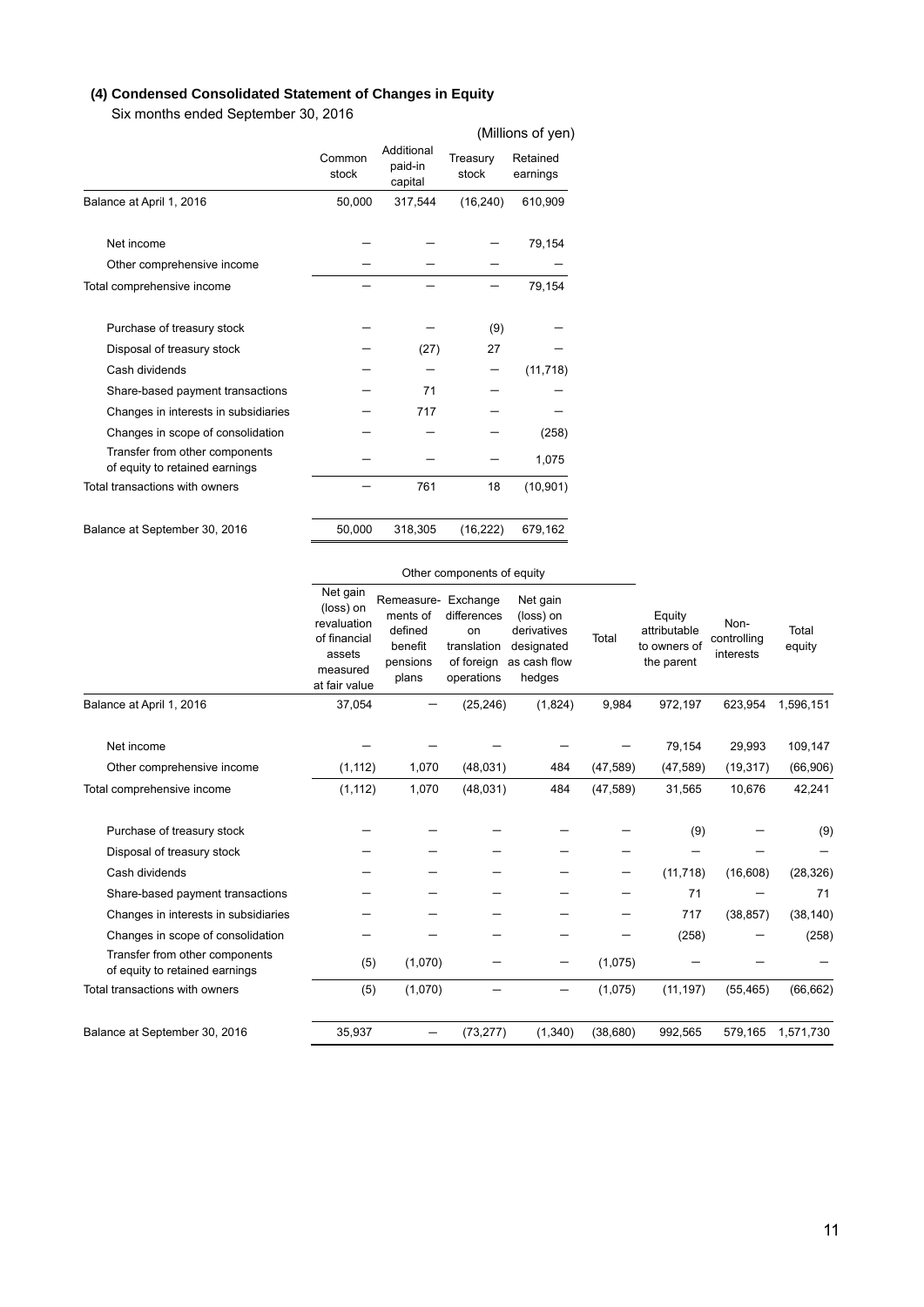### Six months ended September 30, 2017

|                                                                  | Common<br>stock | Additional<br>paid-in<br>capital | Treasury<br>stock | Retained<br>earnings |
|------------------------------------------------------------------|-----------------|----------------------------------|-------------------|----------------------|
| Balance at April 1, 2017                                         | 50,000          | 321,703                          | (43, 587)         | 761,364              |
| Net income                                                       |                 |                                  |                   | 100,478              |
| Other comprehensive income                                       |                 |                                  |                   |                      |
| Total comprehensive income                                       |                 |                                  |                   | 100,478              |
| Purchase of treasury stock                                       |                 |                                  | (25)              |                      |
| Disposal of treasury stock                                       |                 | (35)                             | 36                |                      |
| Cash dividends                                                   |                 |                                  |                   | (17, 271)            |
| Share-based payment transactions                                 |                 | 144                              |                   |                      |
| Share-based payment transactions<br>of subsidiaries              |                 |                                  |                   |                      |
| Changes in interests in subsidiaries                             |                 | (200)                            |                   |                      |
| Changes in scope of consolidation                                |                 |                                  |                   | (53)                 |
| Transfer from other components<br>of equity to retained earnings |                 |                                  |                   | 10,370               |
| Total transactions with owners                                   |                 | (91)                             | 11                | (6,954)              |
| Balance at September 30, 2017                                    | 50,000          | 321,612                          | (43, 576)         | 854.888              |

|                                                                                                                                                                  |                                                                                             | Other components of equity                                                 |                                                              |                                                                              |           |                                                      |                                  |                                     |
|------------------------------------------------------------------------------------------------------------------------------------------------------------------|---------------------------------------------------------------------------------------------|----------------------------------------------------------------------------|--------------------------------------------------------------|------------------------------------------------------------------------------|-----------|------------------------------------------------------|----------------------------------|-------------------------------------|
|                                                                                                                                                                  | Net gain<br>(loss) on<br>revaluation<br>of financial<br>assets<br>measured<br>at fair value | Remeasure- Exchange<br>ments of<br>defined<br>benefit<br>pensions<br>plans | differences<br>on<br>translation<br>of foreign<br>operations | Net gain<br>(loss) on<br>derivatives<br>designated<br>as cash flow<br>hedges | Total     | Equity<br>attributable<br>to owners of<br>the parent | Non-<br>controlling<br>interests | Total<br>equity                     |
| Balance at April 1, 2017                                                                                                                                         | 46,831                                                                                      |                                                                            | (43, 886)                                                    | (1,027)                                                                      | 1,918     | 1,091,398                                            | 606,799                          | 1,698,197                           |
| Net income<br>Other comprehensive income                                                                                                                         | 8,125                                                                                       | 10,116                                                                     | 15,470                                                       | 1,220                                                                        | 34,931    | 100,478<br>34,931                                    | 30,842<br>8,775                  | 131,320<br>43,706                   |
| Total comprehensive income                                                                                                                                       | 8,125                                                                                       | 10,116                                                                     | 15,470                                                       | 1,220                                                                        | 34,931    | 135,409                                              | 39,617                           | 175,026                             |
| Purchase of treasury stock<br>Disposal of treasury stock<br>Cash dividends<br>Share-based payment transactions<br>Share-based payment transactions               |                                                                                             |                                                                            |                                                              |                                                                              |           | (25)<br>1<br>(17, 271)<br>144                        | (18, 296)<br>17                  | (25)<br>1<br>(35, 567)<br>144<br>17 |
| of subsidiaries<br>Changes in interests in subsidiaries<br>Changes in scope of consolidation<br>Transfer from other components<br>of equity to retained earnings | (254)                                                                                       | (10, 116)                                                                  |                                                              |                                                                              | (10, 370) | (200)<br>(53)                                        | 1,479<br>(78)                    | 1,279<br>(131)                      |
| Total transactions with owners                                                                                                                                   | (254)                                                                                       | (10, 116)                                                                  |                                                              |                                                                              | (10, 370) | (17, 404)                                            | (16, 878)                        | (34, 282)                           |

Balance at September 30, 2017 54,702 - (28,416) 193 26,479 1,209,403 629,538 1,838,941

(Millions of yen)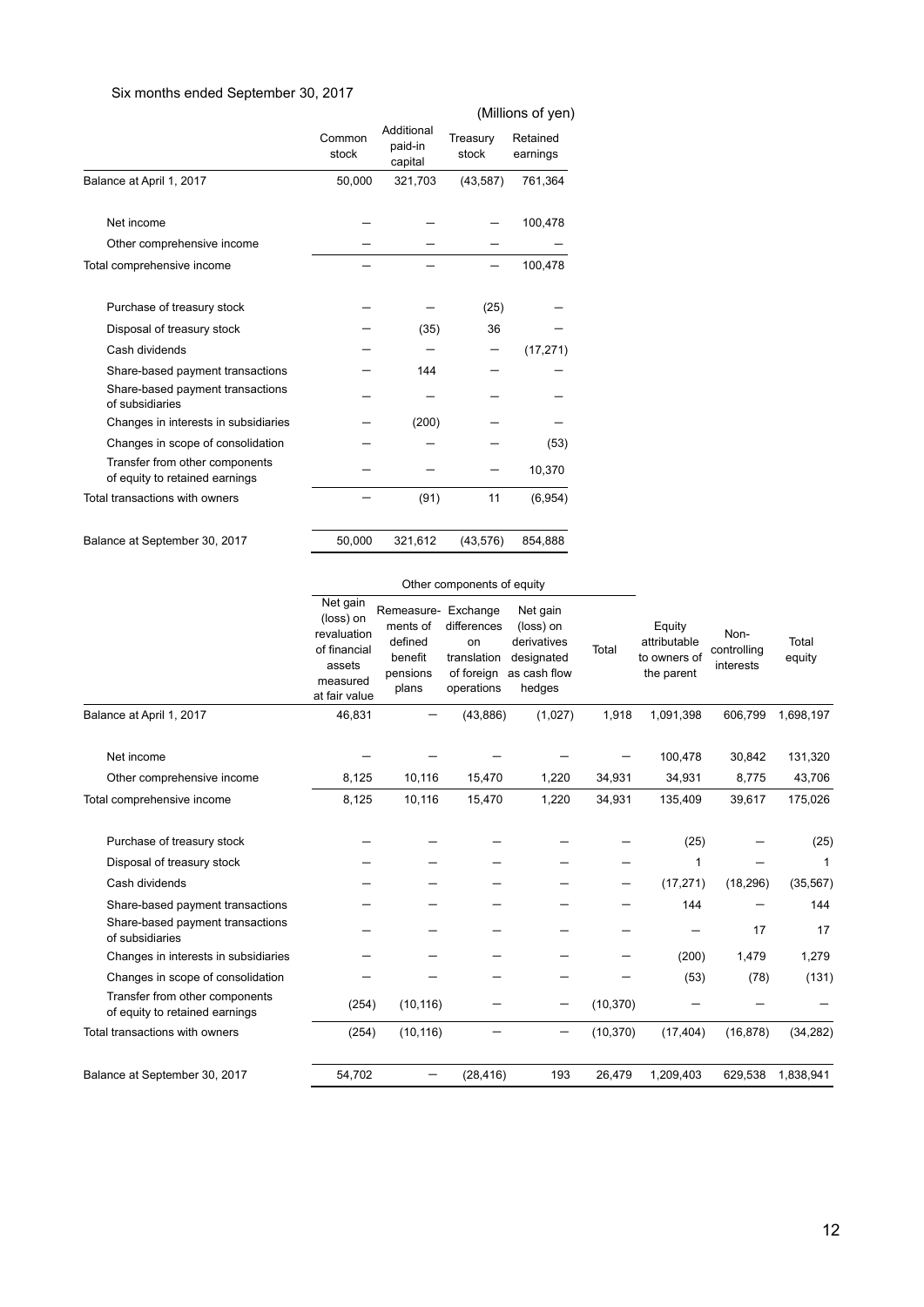# **(5) Condensed Consolidated Statement of Cash Flow**

Six months ended September 30, 2016 and 2017

| $\overline{\mathsf{S}}$ indities ended September 30, 2016 and 2017       |                                           | (Millions of yen)                         |
|--------------------------------------------------------------------------|-------------------------------------------|-------------------------------------------|
|                                                                          | Six months<br>ended September 30,<br>2016 | Six months<br>ended September 30,<br>2017 |
| Cash flows from operating activities                                     |                                           |                                           |
| Earnings before taxes                                                    | 111,620                                   | 180,209                                   |
| Earnings before taxes from discontinued operations                       | 74                                        |                                           |
| Depreciation and amortization                                            | 84,408                                    | 87,962                                    |
| Equity income                                                            | (7, 352)                                  | (11, 556)                                 |
| Interest and dividend income                                             | (4,294)                                   | (4, 171)                                  |
| Interest expenses                                                        | 7,863                                     | 7,914                                     |
| (Increase) decrease in trade receivables                                 | 34,216                                    | (58, 106)                                 |
| (Increase) decrease in inventories                                       | 12,283                                    | (15, 759)                                 |
| Increase (decrease) in trade payables                                    | (2,571)                                   | 15,840                                    |
| Increase (decrease) in retirement benefit assets and<br>liabilities, net | (333)                                     | 2,259                                     |
| Other                                                                    | (3,822)                                   | (1, 148)                                  |
| Subtotal                                                                 | 232,092                                   | 203,444                                   |
| Interest received                                                        | 1,718                                     | 1,194                                     |
| Dividends received                                                       | 9,277                                     | 13,027                                    |
| Interest paid                                                            | (7,896)                                   | (7, 571)                                  |
| Income tax (paid) received, net                                          | (39, 584)                                 | (20, 921)                                 |
| Net cash provided by (used in) operating activities                      | 195,607                                   | 189,173                                   |
| Cash flows from investing activities                                     |                                           |                                           |
| Purchase of property, plant and equipment                                | (94, 264)                                 | (91, 399)                                 |
| Proceeds from sales of property, plant and equipment                     | 4,472                                     | 1,404                                     |
| Purchase of intangible assets                                            | (1,732)                                   | (13, 921)                                 |
| Purchase of other financial assets                                       | (122, 150)                                | (195, 226)                                |
| Proceeds from sales/redemption of other financial assets                 | 55,274                                    | 335,670                                   |
| Net cash outflow on acquisition of subsidiaries                          | (5, 742)                                  | (1,786)                                   |
| Net (Increase) decrease of time deposits                                 | 117,000                                   | (60, 828)                                 |
| Payments for transfer of business                                        | (77,000)                                  | (199)                                     |
| Other                                                                    | (131)                                     | (1, 105)                                  |
| Net cash provided by (used in) investing activities                      | (124, 273)                                | (27, 390)                                 |